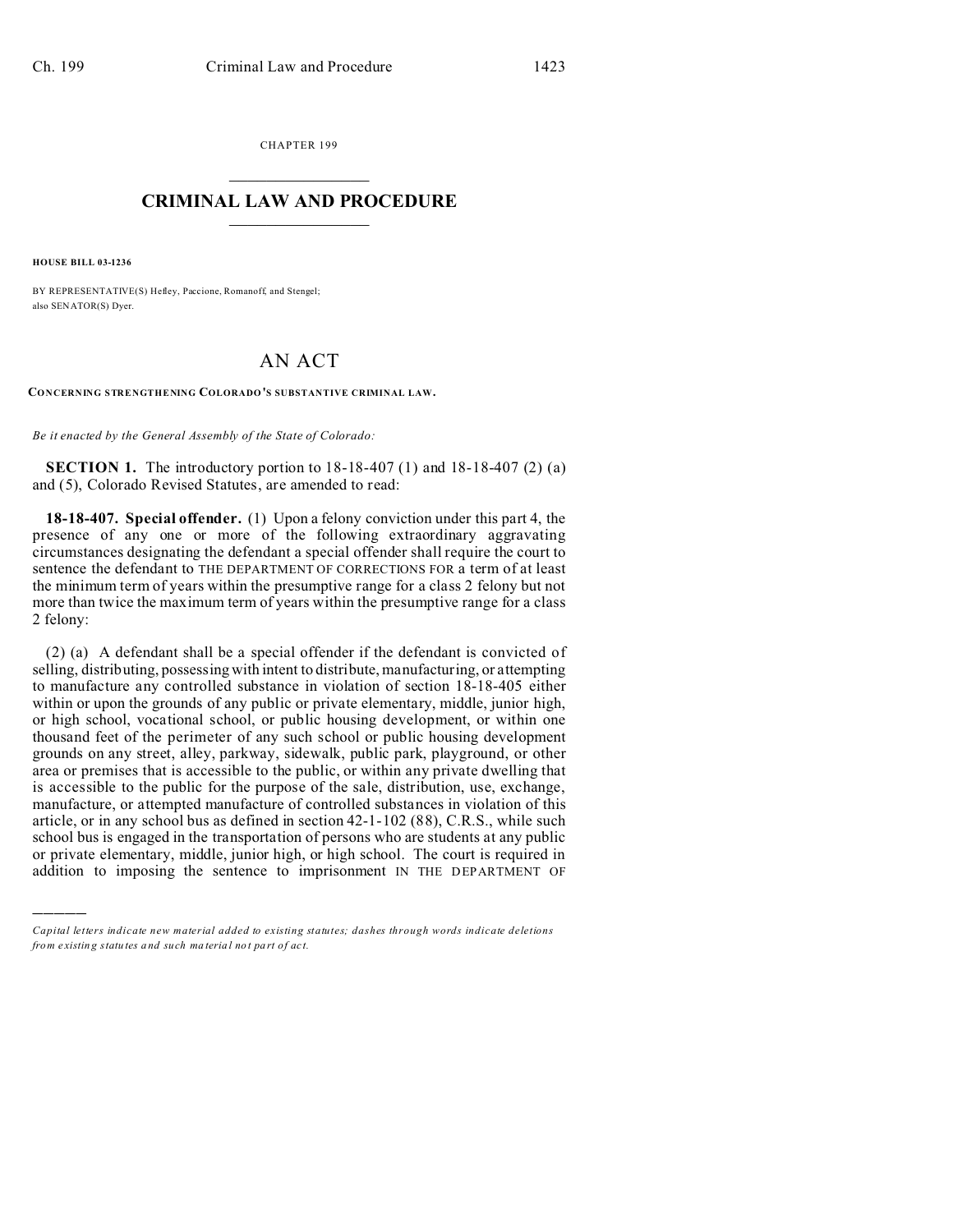CORRECTIONS required by subsection (1) of this section, to fine the defendant without suspension at least twice the minimum fine provided for in section  $18-1.3-401(1)(a)$ (III) if the defendant's offense is a felony or in section 18-1.3-501 (1) if the defendant's offense is a misdemeanor.

(5) Nothing in this section shall preclude the court from imposing a greater sentence set forth in any other statute. IF A DEFENDANT WHO IS SUBJECT TO THE PROVISIONS OF THIS SECTION IS SUBJECT TO A GREATER SENTENCE PURSUANT TO THE PROVISIONS OF ANOTHER STATUTE, THE COURT SHALL IMPOSE SENTENCE PURSUANT TO THAT STATUTE. THE PROSECUTION SHALL NOT BE FORCED TO ELECT UNDER WHICH STATUTE TO PROCEED.

**SECTION 2.** The introductory portion to 18-18-405 (3) (a), Colorado Revised Statutes, is amended to read:

**18-18-405. Unlawful distribution, manufacturing, dispensing, sale, or possession.** (3) (a) Except as otherwise provided in section 18-18-407 relating to special offenders UNLESS A GREATER SENTENCE IS REQUIRED PURSUANT TO THE PROVISIONS OF ANOTHER STATUTE, any person convicted pursuant to paragraph (a) of subsection (2) of this section for knowingly manufacturing, dispensing, selling, distributing, possessing, or possessing with intent to manufacture, dispense, sell, or distribute, or inducing, attempting to induce, or conspiring with one or more other persons, to manufacture, dispense, sell, distribute, possess, or possess with intent to manufacture, dispense, sell, or distribute an amount that is or has been represented to be:

**SECTION 3.** 18-1.3-406 (1) and (7) (a), Colorado Revised Statutes, are amended to read:

**18-1.3-406. Mandatory sentences for violent crimes.** (1) (a) Any person convicted of a crime of violence shall be sentenced pursuant to section 18-1.3-401 (8) to THE DEPARTMENT OF CORRECTIONS FOR a term of incarceration of at least the midpoint in the presumptive range, but not more than twice the maximum term, provided for such offense in section 18-1.3-401 (1) (a), without suspension; except that, within ninety days after he or she has been placed in the custody of the department of corrections, the department shall transmit to the sentencing court a report on the evaluation and diagnosis of the violent offender, and the court, in a case which it considers to be exceptional and to involve unusual and extenuating circumstances, may thereupon modify the sentence, effective not earlier than one hundred twenty days after his or her placement in the custody of the department. Such modification may include probation if the person is otherwise eligible therefor. Whenever a court finds that modification of a sentence is justified, the judge shall notify the state court administrator of his or her decision and shall advise said administrator of the unusual and extenuating circumstances that justified such modification. The state court administrator shall maintain a record, which shall be open to the public, summarizing all modifications of sentences and the grounds therefor for each judge of each district court in the state. A person convicted of two or more separate crimes of violence arising out of the same incident shall be sentenced for such crimes so that sentences are served consecutively rather than concurrently.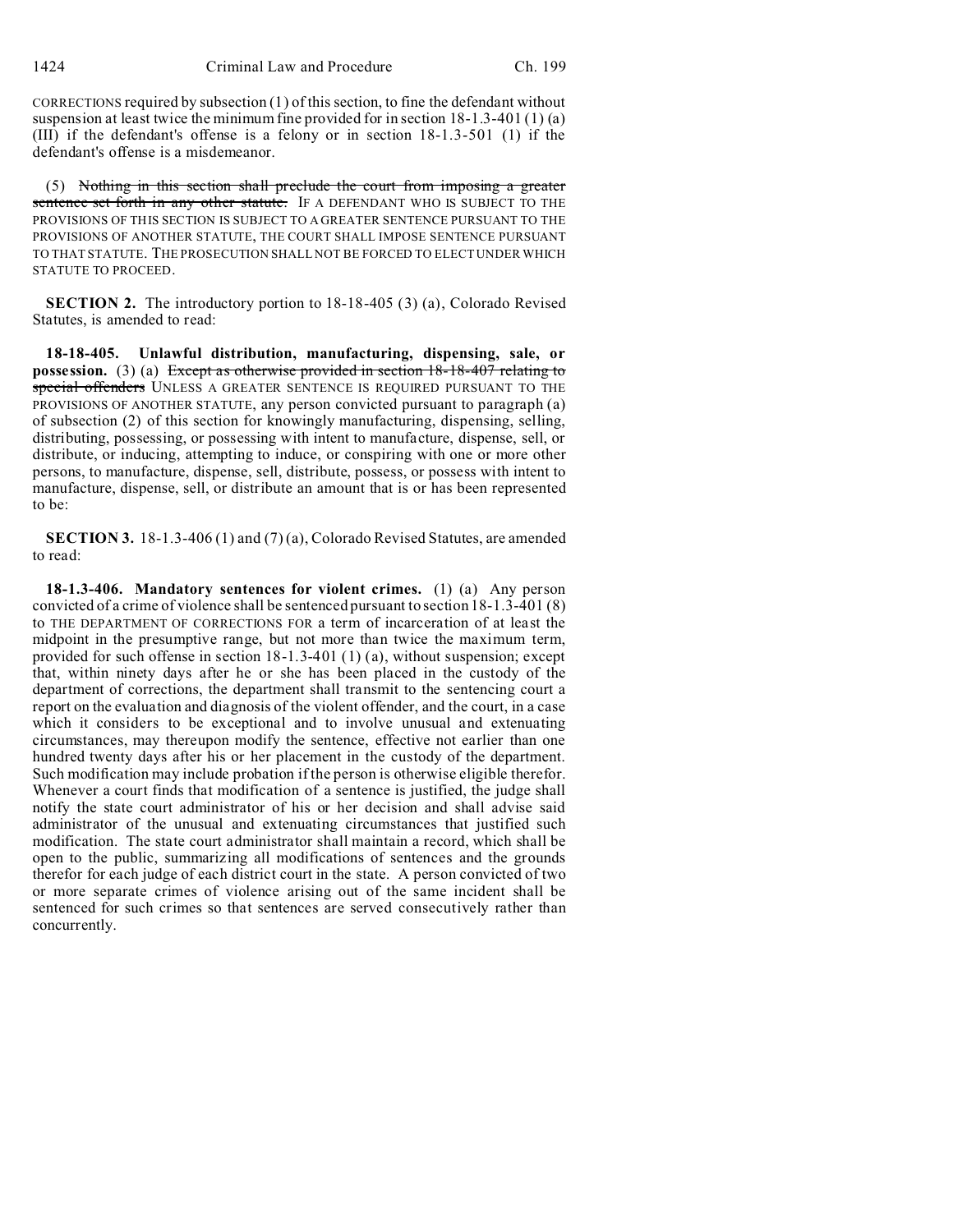(b) Notwithstanding the provisions of paragraph (a) of this subsection (1), any person convicted of a sex offense, as defined in section 18-1.3-1003 (5), committed on or after November 1, 1998, that constitutes a crime of violence shall be sentenced to THE DEPARTMENT OF CORRECTIONS FOR an indeterminate term of incarceration of at least the midpoint in the presumptive range up to a maximum of the person's natural life, as provided in section 18-1.3-1004 (1).

(7) (a) In any case in which the accused is charged with a crime of violence as defined in this section and the indictment or information specifies the use of a dangerous weapon as defined in sections 18-12-101 and 18-12-102, or the use of a semiautomatic assault weapon as defined in paragraph (b) of this subsection (7), upon conviction for said crime of violence, the judge shall impose an additional sentence TO THE DEPARTMENT OF CORRECTIONS of five years for the use of such weapon. The sentence of five years shall be in addition to the mandatory sentence imposed for the substantive offense and shall be served consecutively to any other sentence and shall not be subject to suspension or probation.

**SECTION 4.** 18-1.3-401 (1) (b) (IV), (4), (8) (d) (I), (8) (e.5), and (8) (g), Colorado Revised Statutes, are amended to read:

**18-1.3-401. Felonies classified - presumptive penalties.** (1) (b) (IV) If a person is convicted of assault in the first degree pursuant to section 18-3-202 or assault in the second degree pursuant to section 18-3-203 and the victim is a peace officer or firefighter engaged in the performance of his or her duties, as defined in section 18-1.3-501 (1.5) (b), notwithstanding the provisions of subparagraph (III) of paragraph (a) of this subsection (1) and subparagraph (II) of this paragraph (b), the court shall sentence the person to a term of imprisonment THE DEPARTMENT OF CORRECTIONS. In addition to such A term of imprisonment, the court may impose a fine on such person pursuant to subparagraph (III) of paragraph (a) of this subsection (1).

(4) A person who has been convicted of a class 1 felony shall be punished by life imprisonment IN THE DEPARTMENT OF CORRECTIONS unless a proceeding held to determine sentence according to the procedure set forth in section 18-1.3-1201, 18-1.3-1302, or 18-1.4-102, results in a verdict that requires imposition of the death penalty, in which event such person shall be sentenced to death. As to any person sentenced for a class 1 felony, for an act committed on or after July 1, 1985, and before July 1, 1990, life imprisonment shall mean imprisonment without the possibility of parole for forty calendar years. As to any person sentenced for a class 1 felony, for an act committed on or after July 1, 1990, life imprisonment shall mean imprisonment without the possibility of parole.

(8) (d) (I) If the defendant is convicted of the class 2 or the class 3 felony of child abuse under section 18-6-401 (7) (a) (I) or (7) (a) (III), the court shall be required to sentence the defendant to THE DEPARTMENT OF CORRECTIONS FOR a term of at least the midpoint in the presumptive range but not more than twice the maximum term authorized in the presumptive range for the punishment of that class felony.

(e.5) If the defendant is convicted of the class 2 felony of sexual assault under section 18-3-402 (5) or the class 2 felony of sexual assault in the first degree under section 18-3-402 (3) as it existed prior to July 1, 2000, commission of which offense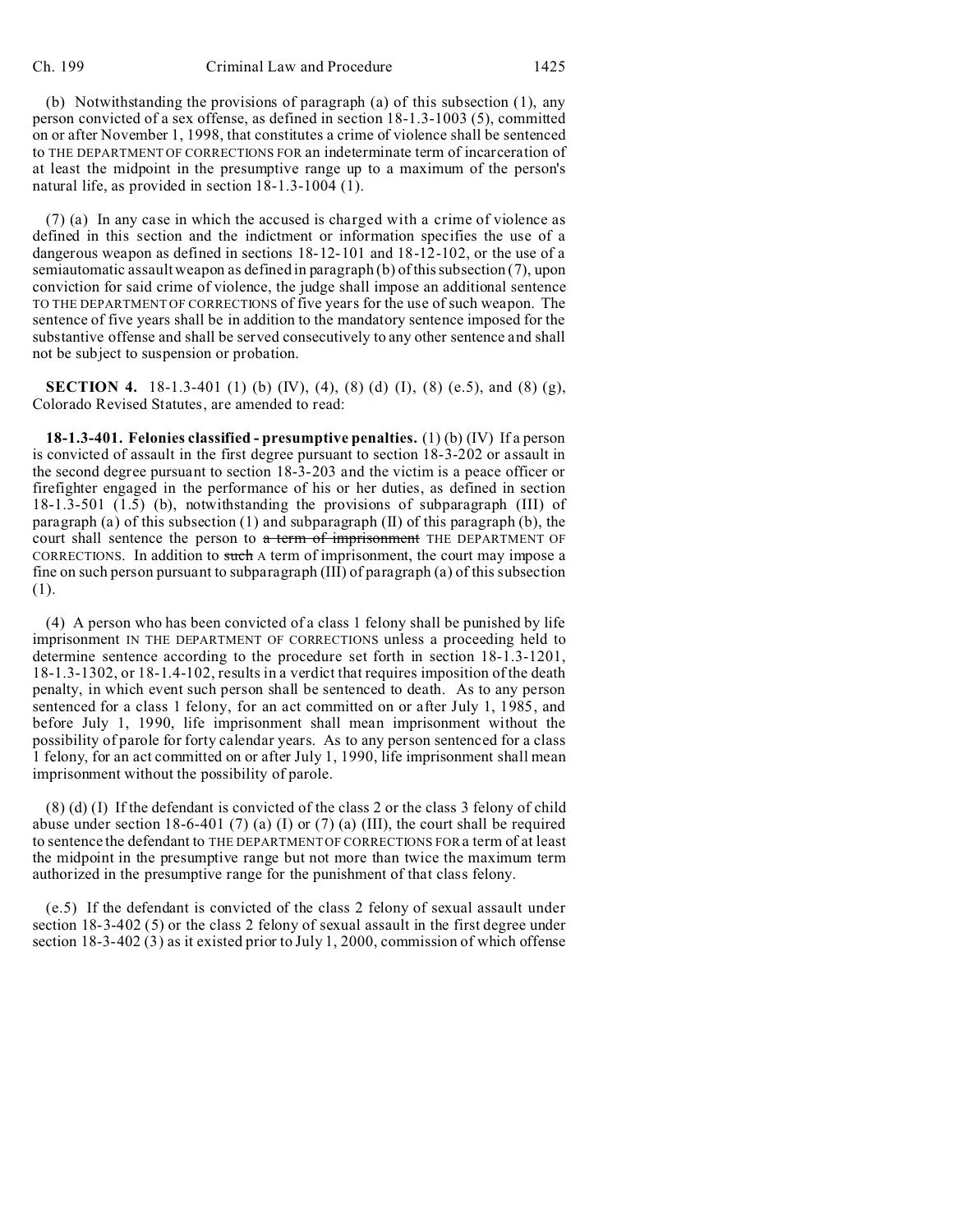occurs on or after November 1, 1998, the court shall be required to sentence the defendant to THE DEPARTMENT OF CORRECTIONS FOR an indeterminate sentence of at least the midpoint in the presumptive range for the punishment of that class of felony up to the defendant's natural life.

(g) If the defendant is convicted of class 4 or class 3 felony vehicular homicide under section  $18-3-106$  (1) (a) or (1) (b), and while committing vehicular homicide the defendant was in immediate flight from the commission of another felony, the court shall be required to sentence the defendant to THE DEPARTMENT OF CORRECTIONS FOR a term of at least the midpoint in the presumptive range but not more than twice the maximum term authorized in the presumptive range for the punishment of the class of felony vehicular homicide of which the defendant is convicted.

**SECTION 5.** The introductory portion to 18-1.3-801 (1) (a) and 18-1.3-801 (1.5), (2), and (2.5), Colorado Revised Statutes, are amended to read:

**18-1.3-801. Punishment for habitual criminals.** (1) (a) A person shall be adjudged an habitual criminal and shall be punished by a term IN THE DEPARTMENT OF CORRECTIONS of life imprisonment if the person:

(1.5) Every person convicted in this state of any class 1, 2, 3, 4, or 5 felony who, within ten years of the date of the commission of the said offense, has been twice previously convicted upon charges separately brought and tried, and arising out of separate and distinct criminal episodes, either in this state or elsewhere, of a felony or, under the laws of any other state, the United States, or any territory subject to the jurisdiction of the United States, of a crime which, if committed within this state, would be a felony shall be adjudged an habitual criminal and shall be punished for the felony offense of which such person is convicted by confinement IMPRISONMENT in a correctional facility THE DEPARTMENT OF CORRECTIONS for a term of three times the maximum of the presumptive range pursuant to section 18-1.3-401 for the class of felony of which such person is convicted.

(2) Every person convicted in this state of any felony, who has been three times previously convicted, upon charges separately brought and tried, and arising out of separate and distinct criminal episodes, either in this state or elsewhere, of a felony or, under the laws of any other state, the United States, or any territory subject to the jurisdiction of the United States, of a crime which, if committed within this state, would be a felony, shall be adjudged an habitual criminal and shall be punished for the felony offense of which such person is convicted by imprisonment in  $a$ correctional facility THE DEPARTMENT OF CORRECTIONS for a term of four times the maximum of the presumptive range pursuant to section 18-1.3-401 for the class of felony of which such person is convicted. Such former conviction or convictions and judgment or judgments shall be set forth in apt words in the indictment or information. Nothing in this part 1 shall abrogate or affect the punishment by death in any and all crimes punishable by death on or after July 1, 1972.

(2.5) Any person who is convicted and sentenced pursuant to subsection (2) of this section, who is thereafter convicted of a felony which is a crime of violence pursuant to section 18-1.3-406, shall be adjudged an habitual criminal and shall be punished by a term IN THE DEPARTMENT OF CORRECTIONS of life imprisonment. No person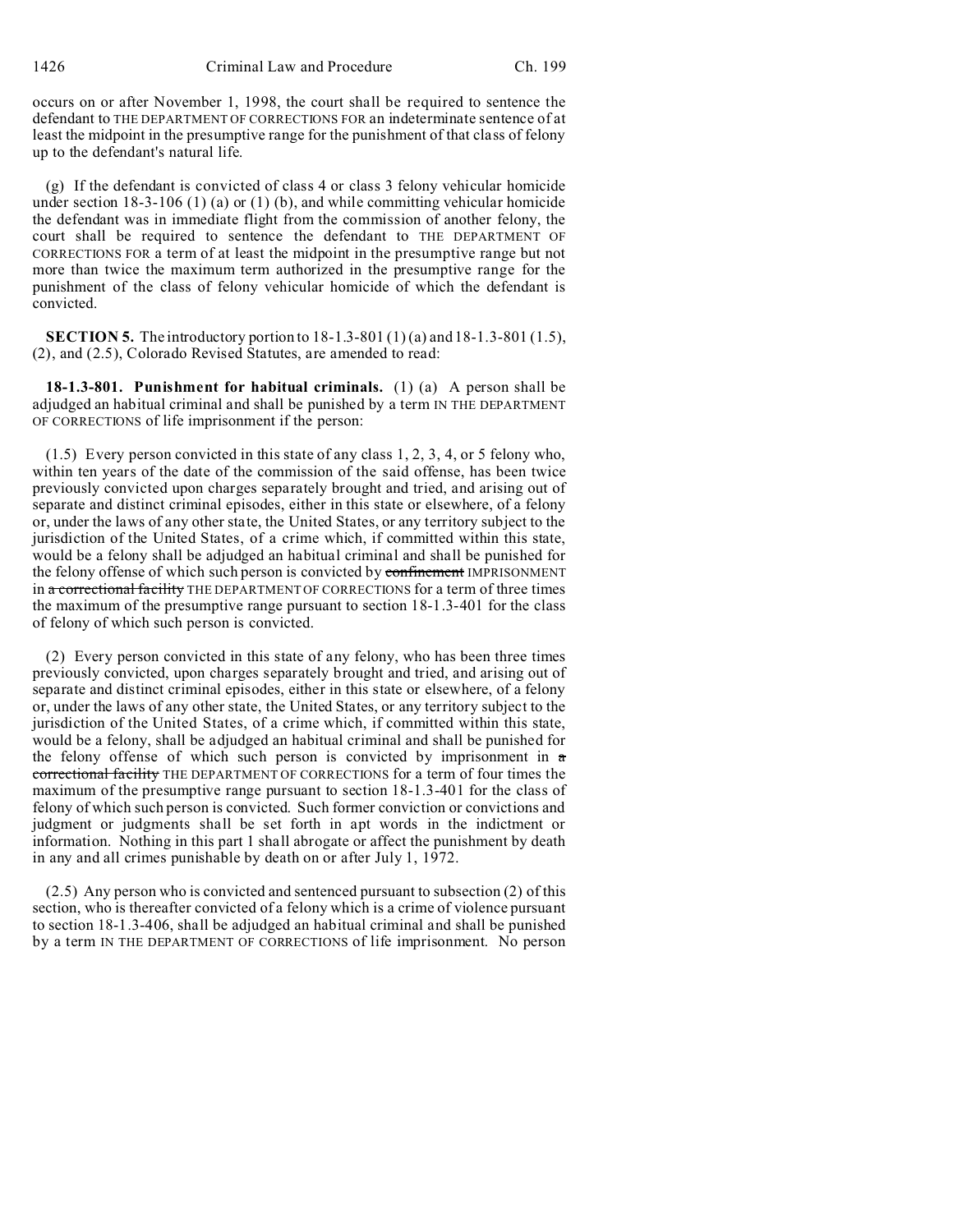sentenced pursuant to this subsection (2.5) shall be eligible for parole until such person has served at least forty calendar years.

**SECTION 6.** 18-1.3-804 (1), Colorado Revised Statutes, is amended to read:

**18-1.3-804. Habitual burglary offenders - punishment - legislative declaration.** (1) Every person convicted in this state of first degree burglary, first degree burglary of controlled substances, or second degree burglary of a dwelling who, within ten years of the date of the commission of the said offense, has been previously convicted upon charges separately brought and tried, either in this state or elsewhere, of first degree burglary, first degree burglary of drugs or first degree burglary of controlled substances, or second degree burglary of a dwelling or, under the laws of any other state, the United States, or any territory subject to the jurisdiction of the United States, of a felony which, if committed within this state, would be first degree burglary, first degree burglary of drugs or first degree burglary of controlled substances, or second degree burglary of a dwelling shall be adjudged a habitual burglary offender and shall be sentenced to THE DEPARTMENT OF CORRECTIONS FOR a term of incarceration greater than the maximum in the presumptive range, but not more than twice the maximum term, provided for such offense in section 18-1.3-401 (1) (a).

**SECTION 7.** 18-3-412 (2) and (4), Colorado Revised Statutes, are amended to read:

**18-3-412. Habitual sex offenders against children- indictment or information - verdict of the jury.** (2) Every person convicted in this state of an unlawful sexual offense who has been previously convicted upon charges prior to the commission of the present act, which were separately brought, either in this state or elsewhere, of an unlawful sexual offense or who has been previously convicted under the laws of any other state, the United States, or any territory subject to the jurisdiction of the United States of an unlawful act that, if committed within this state, would be an unlawful sexual offense shall be adjudged an habitual sex offender against children. If the second or subsequent unlawful sexual offense for which a defendant is convicted constitutes a felony, the sentence imposed COURT shall IMPOSE A SENTENCE TO THE DEPARTMENT OF CORRECTIONS OF not be less than three times the upper limit of the presumptive range for that class felony as set out in section 18-1.3-401. If the second or subsequent unlawful sexual offense for which a defendant is convicted constitutes a misdemeanor, the sentence imposed COURT shall IMPOSE A SENTENCE TO THE COUNTY JAIL OF not be less than three times the maximum sentence for that class misdemeanor as set out in section 18-1.3-501.

(4) Any person who is subject to the provisions of this section shall not be eligible for probation or suspension of sentence.

**SECTION 8.** 18-4-413 (2), Colorado Revised Statutes, is amended to read:

**18-4-413. Mandatory sentencing for repeated felony theft from a store store defined.** (2) Any person convicted of felony theft, which felony theft was from a store, who within the immediately preceding four years was twice convicted of felony theft, which felony theft was each time from a store, shall be sentenced to at least the minimum term provided for such offense. A PERSON CONVICTED UNDER THIS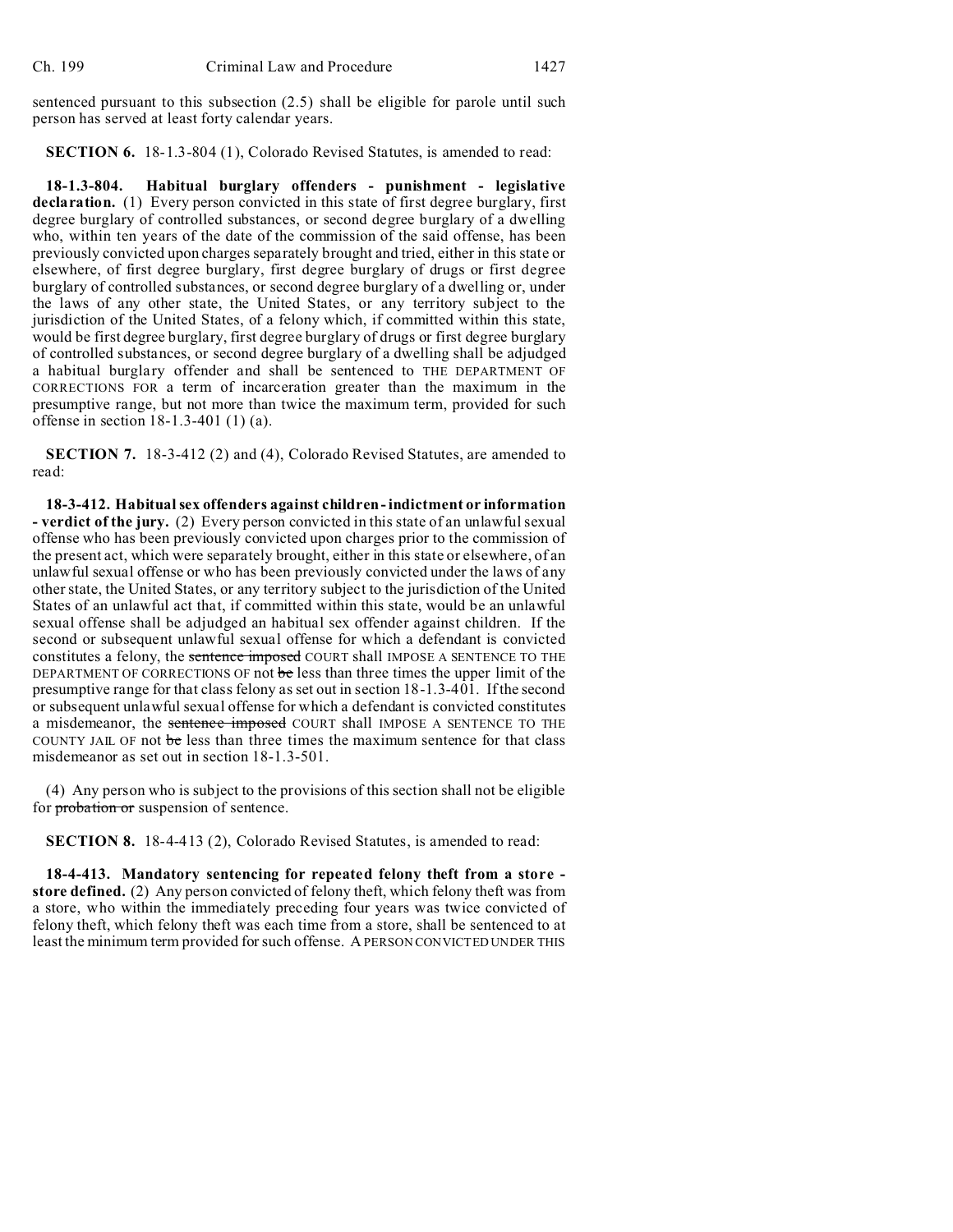SECTION SHALL NOT BE ELIGIBLE FOR PROBATION OR SUSPENSION OF SENTENCE.

**SECTION 9.** 18-6-401.2 (2), Colorado Revised Statutes, is amended to read:

**18-6-401.2. Habitual child abusers - indictment or information - verdict of the jury.** (2) Every person convicted in this state of an act of child abuse who has been previously convicted upon charges prior to the commission of the present act, which were separately brought, either in this state or elsewhere, of an act of child abuse or who has been previously convicted under the laws of any other state, the United States, or any territory subject to the jurisdiction of the United States of an unlawful act which, if committed within this state, would be an act of child abuse shall be adjudged an habitual child abuser. If the second or subsequent act of child abuse for which a defendant is convicted constitutes a class 3 felony under section 18-6-401 (7) (a) (II) or a class 4 felony under section 18-6-401 (7) (a) (IV), the sentence imposed shall BE SERVED IN THE DEPARTMENT OF CORRECTIONS AND SHALL not be less than the upper limit of the presumptive range for that class felony as set out in section 18-1.3-401. If the second or subsequent act of child abuse for which a defendant is convicted constitutes a misdemeanor, the sentence imposed shall BE SERVED IN THE COUNTY JAIL AND SHALL not be less than the maximum sentence for that class misdemeanor as set out in section 18-1.3-501.

**SECTION 10.** 18-6.5-103 (4), Colorado Revised Statutes, is amended to read:

**18-6.5-103. Crimes against at-risk adults and at-risk juveniles classifications.** (4) Any person who commits robbery, as such crime is described in section 18-4-301 (1), and the victim is an at-risk adult or an at-risk juvenile, commits a class 3 felony. If the offender is convicted of robbery of an at-risk adult or an at-risk juvenile, the court shall impose SENTENCE THE DEFENDANT TO THE DEPARTMENT OF CORRECTIONS FOR at least the presumptive sentence under section 18-1.3-401 (1).

**SECTION 11.** 18-12-109 (5) and (5.5), Colorado Revised Statutes, are amended to read:

**18-12-109. Possession, use, or removal of explosives or incendiary devices possession of components thereof - chemical, biological, and nuclear weapons - persons exempt - hoaxes.** (5) Any person who removes or causes to be removed or carries away any explosive or incendiary device from the premises where said explosive or incendiary device is kept by the lawful user, vendor, transporter, or manufacturer thereof, without the consent or direction of the lawful possessor, commits a class 4 felony. A person convicted of this offense shall be subjected to a mandatory minimum sentence of two years IN THE DEPARTMENT OF CORRECTIONS.

(5.5) Any person who removes or causes to be removed or carries away any chemical, biological, or radiological weapon from the premises where said chemical, biological, or radiological weapon is kept by the lawful user, vendor, transporter, or manufacturer thereof, without the consent or direction of the lawful possessor, commits a class 3 felony. A person convicted of this offense shall be subject to a mandatory minimum sentence of two years IN THE DEPARTMENT OF CORRECTIONS.

**SECTION 12.** 18-18-406 (7) (c) and (9), Colorado Revised Statutes, are amended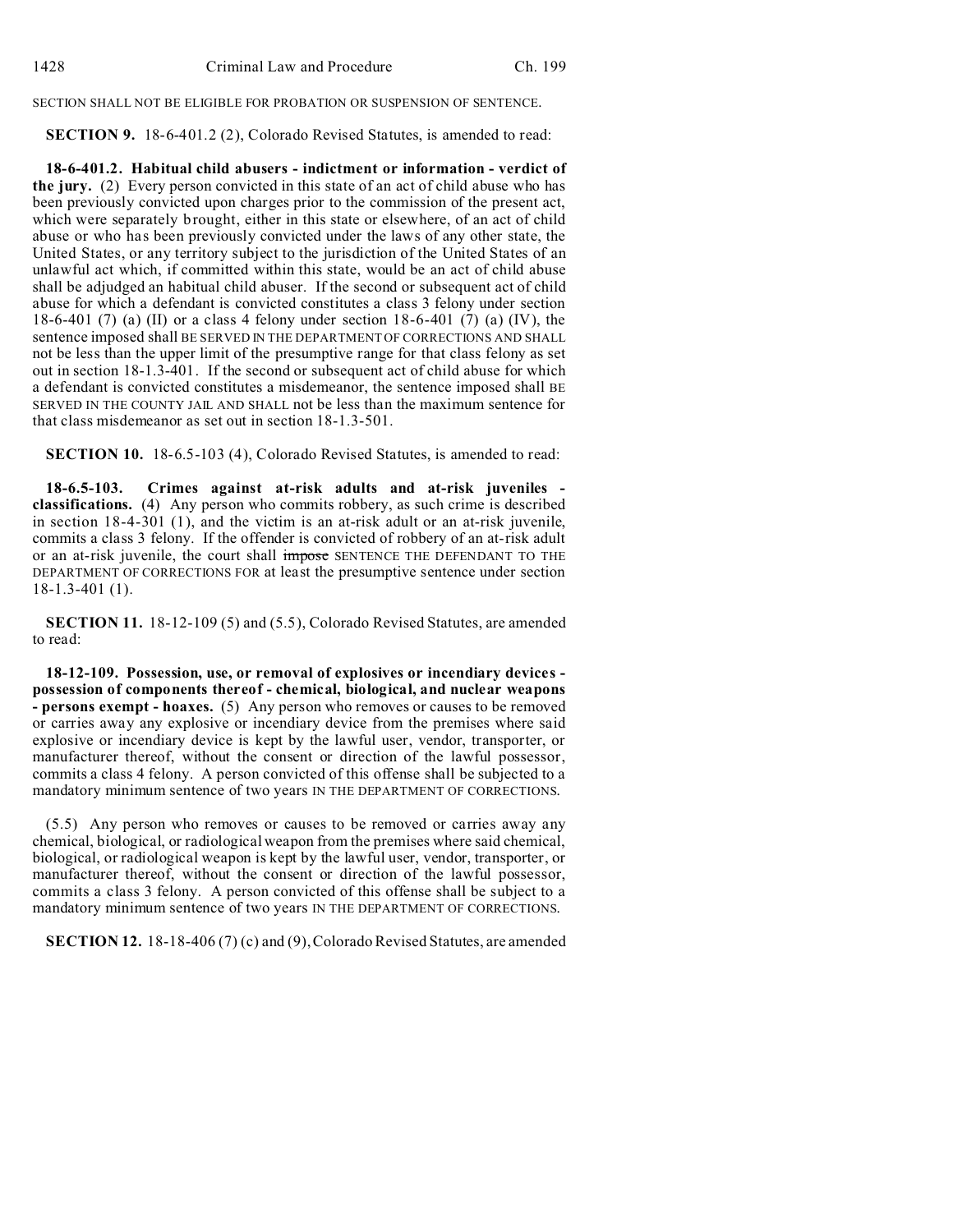to read:

**18-18-406. Offenses relating to marihuana and marihuana concentrate.** (7) (c) Any person commits a class 3 felony, if the violation is committed subsequent to a prior conviction in this or any other state, the United States, or any territory subject to the jurisdiction of the United States of a violation to which this subsection (7) applies or would apply if convicted in this state, and, in addition to the punishment provided in section 18-1.3-401, shall be punished by a fine of not more than ten thousand dollars, and the court shall have no jurisdiction to suspend the sentence of imprisonment or to grant probation to such person SENTENCE THE DEFENDANT TO THE DEPARTMENT OF CORRECTIONS FOR AT LEAST THE MINIMUM TERM IN THE PRESUMPTIVE RANGE. For offenses committed on or after July 1, 1985, the fine shall be in an amount within the presumptive range set out in section  $18-1.3-401(1)$  (a) (III).

(9) If the provisions of subsection  $(7)$  of this section are found to be invalid, such invalidity shall apply to this entire section. It is hereby declared by the general assembly that, but for the provisions of subsection (7) of this section, the general assembly would not have enacted this section.

**SECTION 13.** 18-1.3-401 (11), Colorado Revised Statutes, is amended to read:

**18-1.3-401. Felonies classified - presumptive penalties.** (11) When it shall appear to the satisfaction of the court that the ends of justice and the best interest of the public, as well as the defendant, will be best served thereby, the court shall have the power to suspend the imposition or execution of sentence for such period and upon such terms and conditions as it may deem best; except that in no instance shall the court have the power to suspend a sentence to a term of incarceration when the defendant is sentenced pursuant to a mandatory sentencing provision THAT REQUIRES INCARCERATION OR IMPRISONMENT IN THE DEPARTMENT OF CORRECTIONS, COMMUNITY CORRECTIONS, OR JAIL. In no instance shall any such A sentence be suspended if the defendant is ineligible for probation pursuant to section 18-1.3-201, except upon an express waiver being made by the sentencing court regarding a particular defendant upon recommendation of the district attorney and approval of such recommendation by an order of the sentencing court pursuant to section 18-1.3-201 (4).

**SECTION 14.** 18-1.3-301 (1) (a), Colorado Revised Statutes, is amended to read:

**18-1.3-301. Authority to place offenders in community corrections programs.** (1) (a) Any judge of a district court may refer any offender convicted of a felony to a community corrections program unless such offender is required to be sentenced pursuant to section 18-1.3-406 (1) OR A SENTENCING PROVISION THAT REQUIRES A SENTENCE TO THE DEPARTMENT OF CORRECTIONS. If an offender who is sentenced pursuant to section 18-1.3-406 (1) has such sentence modified upon the finding of unusual and extenuating circumstances pursuant to such section, such offender may be referred to a community corrections program if such offender is otherwise eligible for such program and is approved for placement pursuant to section 17-27-103 (5), C.R.S., and section 17-27-104 (3), C.R.S. For the purposes of this article, persons sentenced pursuant to the provisions of sections  $19-2-908$  (1) (a) (I) and (1) (c) (I) (B) and 19-2-910 (2), C.R.S., shall be deemed to be offenders.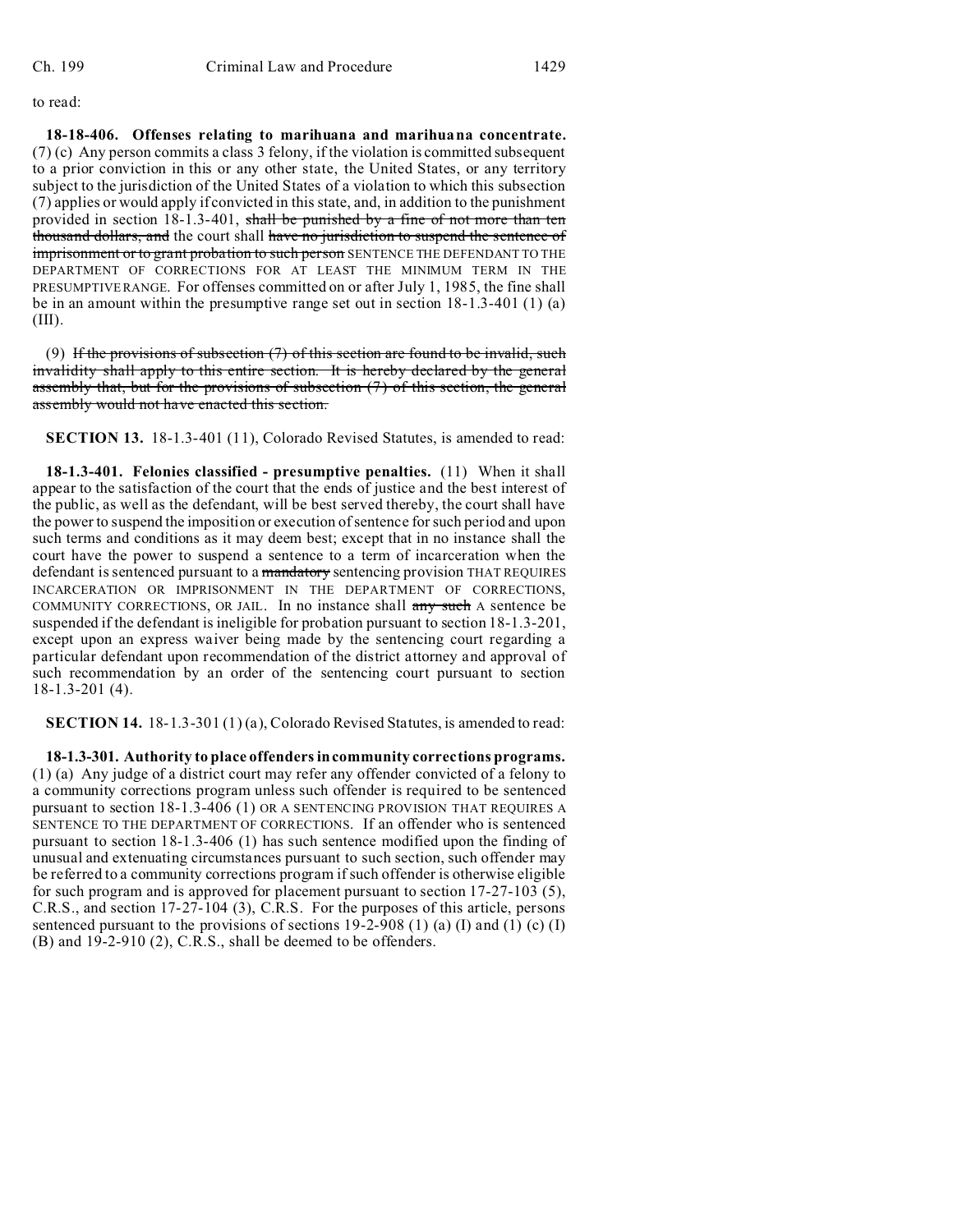**SECTION 15.** 18-1.3-302 (2) (a), Colorado Revised Statutes, is amended to read:

**18-1.3-302. Legislative declaration - offenders who may be sentenced to the specialized restitution and community service program.** (2) Any offender shall be eligible to be placed in a specialized restitution and community service program if:

(a) The offender IS NOT ELIGIBLE FOR PROBATION PURSUANT TO SECTION 18-1.3-201, AND has been convicted of an offense other than a crime of violence, as described in section 18-1.3-406 (2) (a), or any felony offense committed against a child set forth in articles 3, 6, and 7 of this title, OR AN OFFENSE THAT REQUIRES INCARCERATION OR IMPRISONMENT IN THE DEPARTMENT OF CORRECTIONS OR COMMUNITY CORRECTIONS, OR ANY SEXUAL OFFENSE AS DEFINED IN SECTION 18-1.3-1003; and

**SECTION 16.** 18-3-202 (1) (f), Colorado Revised Statutes, is amended to read:

**18-3-202. Assault in the first degree.** (1) A person commits the crime of assault in the first degree if:

(f) While lawfully confined or in custody as a result of being charged with or convicted of a crime or as a result of being charged as a delinquent child or adjudicated as a delinquent child and with intent to cause serious bodily injury to a person employed by or under contract with a detention facility, as defined in section 18-8-203 (3), or to a person employed by the division in the department of human services responsible for youth services and who is a youth services counselor or is in the youth services worker classification series, he OR SHE threatens with a deadly weapon such a person engaged in the performance of his OR HER duties and the offender knows or reasonably should know that the victim is such a person engaged in the performance of his OR HER duties while employed by or under contract with a detention facility or while employed by the division in the department of human services responsible for youth services. A sentence imposed pursuant to this paragraph (f) shall be mandatory (and the court shall not grant probation or a suspended sentence, in whole or in part) SERVED IN THE DEPARTMENT OF CORRECTIONS and shall run consecutively with any sentences being served by the offender. A person who participates in a work release program, a furlough, or any other similar authorized supervised or unsupervised absence from a detention facility, as defined in section 18-8-203 (3), and who is required to report back to the detention facility at a specified time shall be deemed to be in custody.

**SECTION 17.** 18-3-203 (1) (f), Colorado Revised Statutes, is amended to read:

**18-3-203. Assault in the second degree.** (1) A person commits the crime of assault in the second degree if:

(f) While lawfully confined or in custody, he or she knowingly and violently applies physical force against the person of a peace officer or firefighter engaged in the performance of his or her duties, or a judge of a court of competent jurisdiction, or an officer of said court, or, while lawfully confined or in custody as a result of being charged with or convicted of a crime or as a result of being charged as a delinquent child or adjudicated as a delinquent child, he or she knowingly and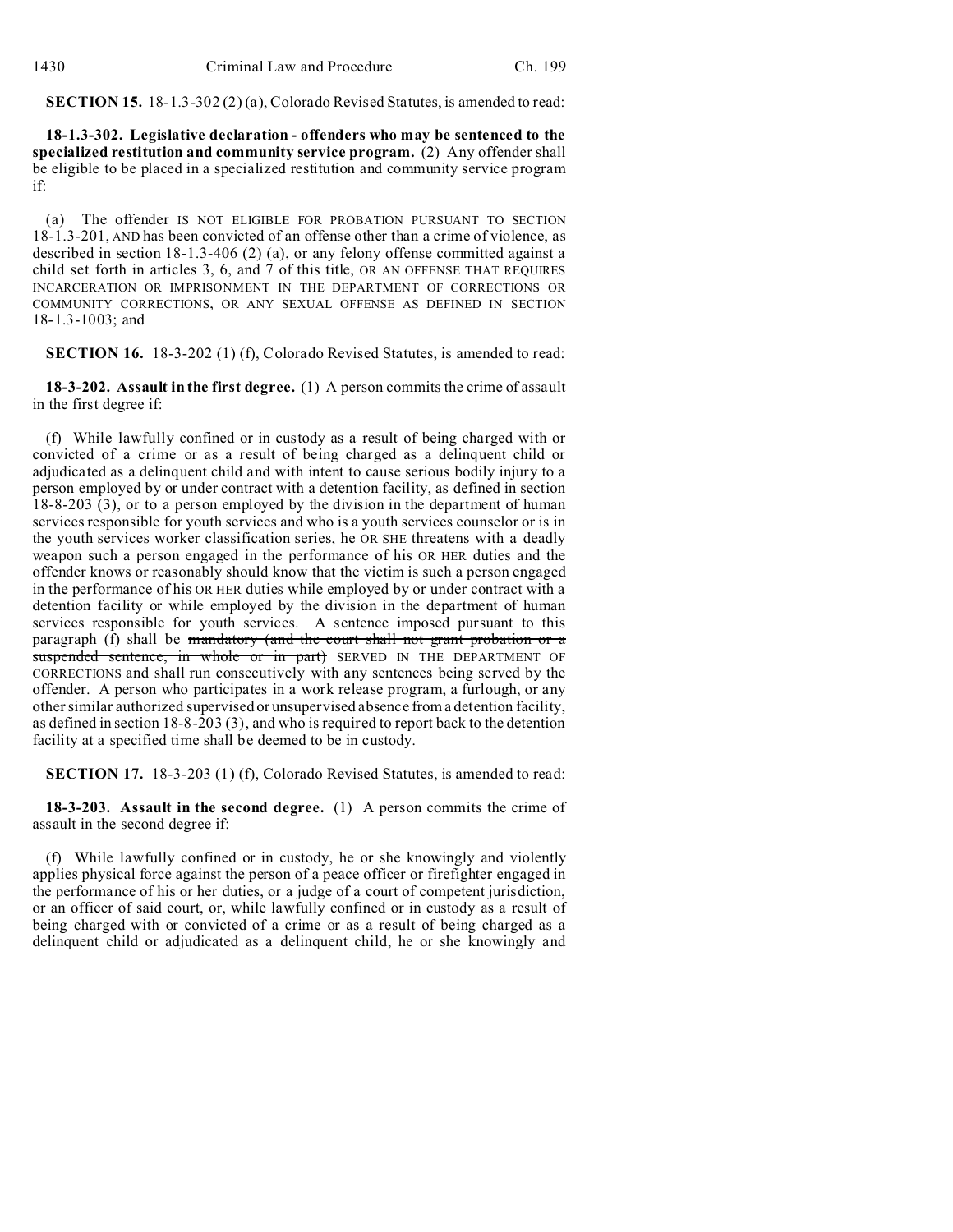violently applies physical force against a person engaged in the performance of his or her duties while employed by or under contract with a detention facility, as defined in section 18-8-203 (3), or while employed by the division in the department of human services responsible for youth services and who is a youth services counselor or is in the youth services worker classification series, and the person committing the offense knows or reasonably should know that the victim is a peace officer or firefighter engaged in the performance of his or her duties, or a judge of a court of competent jurisdiction, or an officer of said court, or a person engaged in the performance of his or her duties while employed by or under contract with a detention facility or while employed by the division in the department of human services responsible for youth services. A sentence imposed pursuant to this paragraph (f) shall be mandatory (and the court shall not grant probation or a suspended sentence, in whole or in part) SERVED IN THE DEPARTMENT OF CORRECTIONS and shall run consecutively with any sentences being served by the offender; except that, if the offense is committed against a person employed by the division in the department of human services responsible for youth services, the court may grant probation or a suspended sentence in whole or in part, and such sentence may run concurrently or consecutively with any sentences being served. A person who participates in a work release program, a furlough, or any other similar authorized supervised or unsupervised absence from a detention facility, as defined in section 18-8-203 (3), and who is required to report back to the detention facility at a specified time shall be deemed to be in custody.

**SECTION 18.** 18-1.3-401 (8) (a) (VI), (9) (a.5), (9) (c.5), and (9) (c.7), Colorado Revised Statutes, are amended to read:

**18-1.3-401. Felonies classified - presumptive penalties.** (8) (a) The presence of any one or more of the following extraordinary aggravating circumstances shall require the court, if it sentences the defendant to incarceration, to sentence the defendant to a term of at least the midpoint in the presumptive range but not more than twice the maximum term authorized in the presumptive range for the punishment of a felony:

(VI) The defendant is under eighteen years of age and, At the time of the commission of a felony, the defendant was on probation for or on bond while awaiting sentencing following revocation of probation for another offense A DELINQUENT ACT that would have constituted a felony if committed by an adult.

(9) The presence of any one or more of the following sentence-enhancing circumstances shall require the court, if it sentences the defendant to incarceration, to sentence the defendant to a term of at least the minimum in the presumptive range but not more than twice the maximum term authorized in the presumptive range for the punishment of a felony:

 $(a.5)$  The defendant is under eighteen years of age and, At the time of the commission of the felony, the defendant was charged with or was on bond for a previous offense DELINQUENT ACT that would have constituted a felony if committed by an adult;

 $(c.5)$  The defendant is under eighteen years of age and, At the time of the commission of the felony, the defendant was on bond IN A JUVENILE PROSECUTION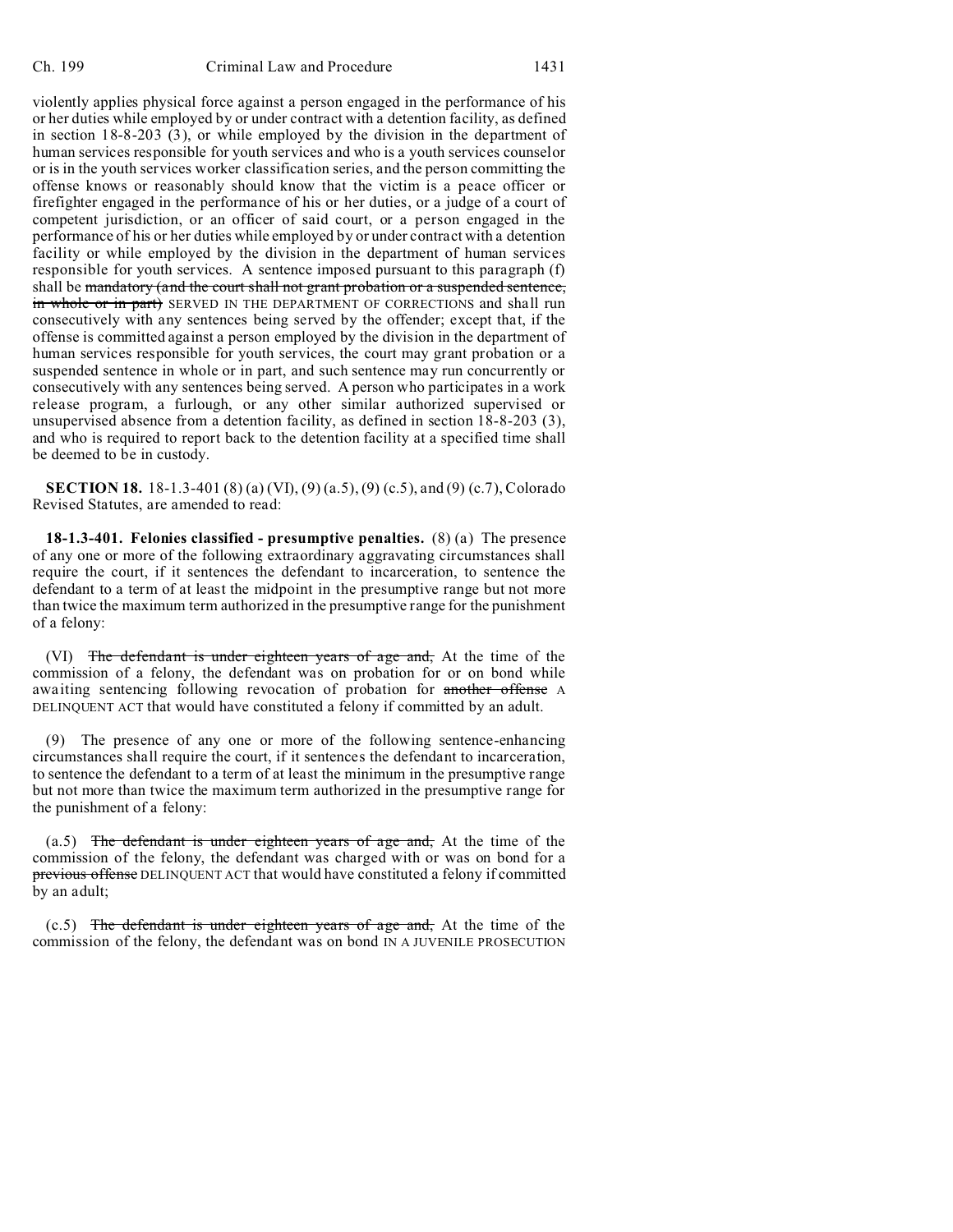UNDER TITLE 19, C.R.S., for having pled guilty to a lesser offense DELINQUENT ACT when the original offense DELINQUENT ACT charged was an offense that would have constituted a felony if committed by an adult;

 $(c.7)$  The defendant is under eighteen years of age and, At the time of the commission of the felony, the defendant was under a deferred judgment and sentence for another offense A DELINQUENT ACT that would have constituted a felony if committed by an adult;

**SECTION 19.** 18-12-108 (4) (b), Colorado Revised Statutes, is amended to read:

**18-12-108. Possession of weapons by previous offenders.** (4) (b) A person commits a class 5 felony, as provided by section 18-12-102, if the person violates subsection  $(1)$  (3) of this section and the weapon is a dangerous weapon, as defined in section 18-12-102 (1).

**SECTION 20.** 18-3-302 (3) (a), Colorado Revised Statutes, is amended to read:

**18-3-302. Second degree kidnapping.** (3) Second degree kidnapping is a class 2 felony if any of the following circumstances exist:

(a) The person kidnapped is a victim of a sexual assault OFFENSE PURSUANT TO PART 4 OF THIS ARTICLE; or

**SECTION 21.** 18-1.3-406 (2) (a) (II) (E), Colorado Revised Statutes, is amended to read:

**18-1.3-406. Mandatory sentences for violent crimes.** (2) (a) (II) Subparagraph (I) of this paragraph (a) applies to the following crimes:

(E) A sexual assault OFFENSE PURSUANT TO PART 4 OF ARTICLE 3 OF THIS TITLE;

**SECTION 22.** 18-3-401 (1), Colorado Revised Statutes, is amended to read:

**18-3-401. Definitions.** As used in this part 4, unless the context otherwise requires:

(1) "Actor" means the person accused of criminal A sexual assault OFFENSE PURSUANT TO THIS PART 4.

**SECTION 23.** 13-22-106 (1) and (2) (a), Colorado Revised Statutes, are amended to read:

**13-22-106. Minors - consent - sexual offense.** (1) Any physician licensed to practice in this state, upon consultation by a minor as a patient who indicates that he or she was the victim of a sexual assault OFFENSE PURSUANT TO PART 4 OF ARTICLE 3 OF TITLE 18,C.R.S., with the consent of such minor patient, may perform customary and necessary examinations to obtain evidence of the sexual assault OFFENSE and may prescribe for and treat the patient for any immediate condition caused by the sexual assault OFFENSE.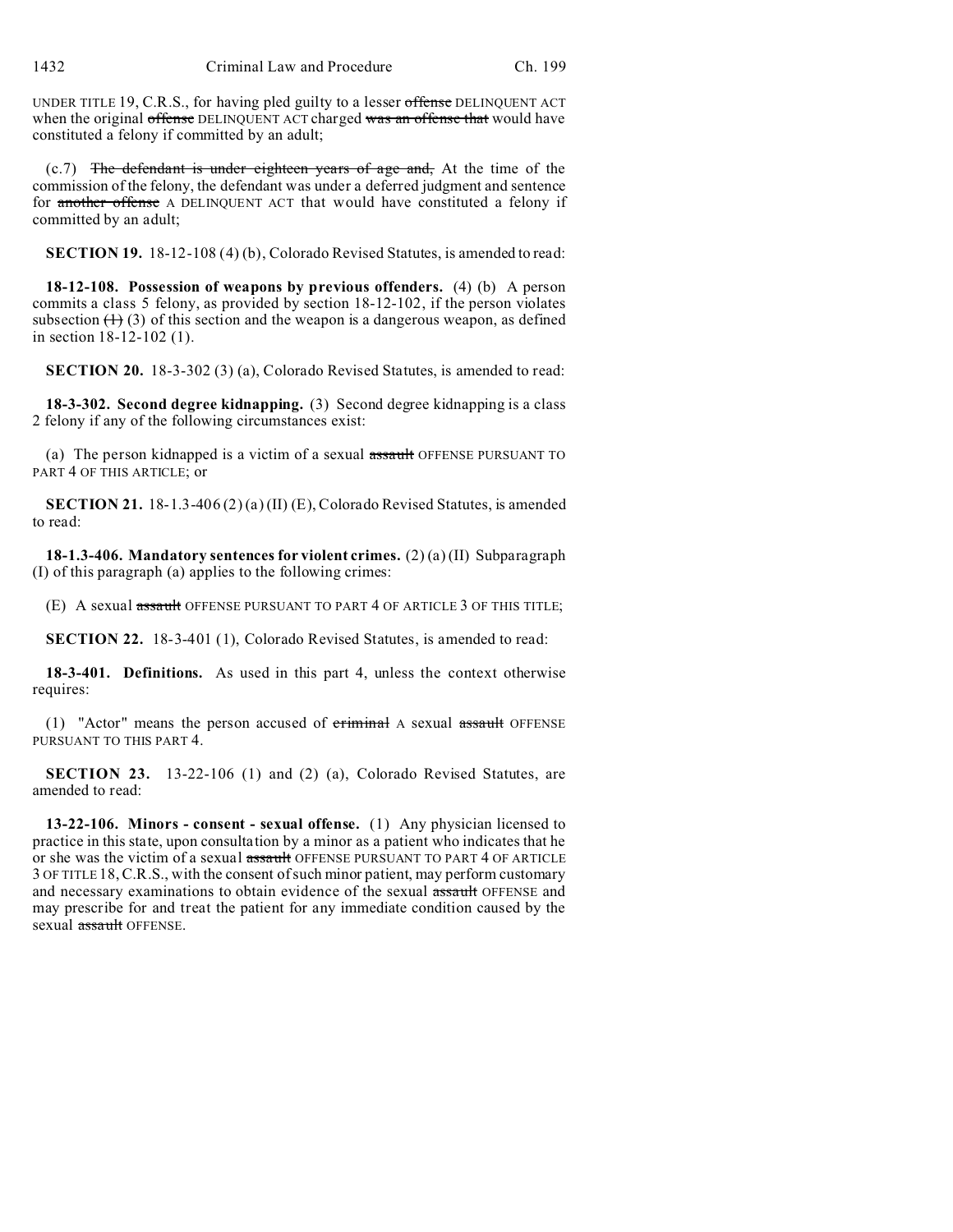(2) (a) Prior to examining or treating a minor pursuant to subsection (1) of this section, a physician shall make a reasonable effort to notify the parent, parents, legal guardian, or any other person having custody or decision-making responsibility with respect to the medical care of such minor of the sexual assault OFFENSE.

**SECTION 24.** 13-90-106 (1) (b) (II), Colorado Revised Statutes, is amended to read:

**13-90-106. Who may not testify.** (1) The following persons shall not be witnesses:

(b) (II) This proscription does not apply to a child under ten years of age, in any civil or criminal proceeding for child abuse, sexual abuse, sexual assault A SEXUAL OFFENSE PURSUANT TO PART 4 OF ARTICLE 3 OF TITLE 18, C.R.S., or incest, when the child is able to describe or relate in language appropriate for a child of that age the events or facts respecting which the child is examined.

**SECTION 25.** 17-2-201 (5) (g) (I), Colorado Revised Statutes, is amended to read:

**17-2-201. State board of parole.** (5) (g) (I) As a condition of parole, the board shall require any offender convicted of or who pled guilty or nolo contendere to an offense for which the factual basis involved a sexual assault OFFENSE as defined DESCRIBED in part 4 of article 3 of title 18, C.R.S., to submit to chemical testing of a biological substance sample from the offender to determine the genetic markers thereof and to chemical testing of his or her saliva to determine the secretor status thereof. Such testing shall occur prior to the offender's release from incarceration, and the results thereof shall be filed with and maintained by the Colorado bureau of investigation. The results of such tests shall be furnished to any law enforcement agency upon request.

**SECTION 26.** 18-12-109 (5.5), Colorado Revised Statutes, is amended to read:

**18-12-109. Possession, use, or removal of explosives or incendiary devices possession of components thereof - chemical, biological, and nuclear weapons - persons exempt - hoaxes.** (5.5) Any person who removes or causes to be removed or carries away any chemical, biological, or radiological weapon from the premises where said chemical, biological, or radiological weapon is kept by the lawful user, vendor, transporter, or manufacturer thereof, without the consent or direction of the lawful possessor, commits a class 3 felony. A person convicted of this offense shall be subject to a mandatory minimum sentence of two FOUR years.

**SECTION 27.** The introductory portion to 18-8-704 (1), Colorado Revised Statutes, is amended to read:

**18-8-704. Intimidating a witness or victim.** (1) A person commits intimidating a witness or victim if, by use of a threat, act of harassment AS DEFINED IN SECTION 18-9-111, or act of harm or injury to any person or property directed to or committed upon a witness or a victim to any crime, a person he OR SHE believes has been or is to be called or who would have been called to testify as a witness or a victim, a member of the witness' family, a member of the victim's family, a person in close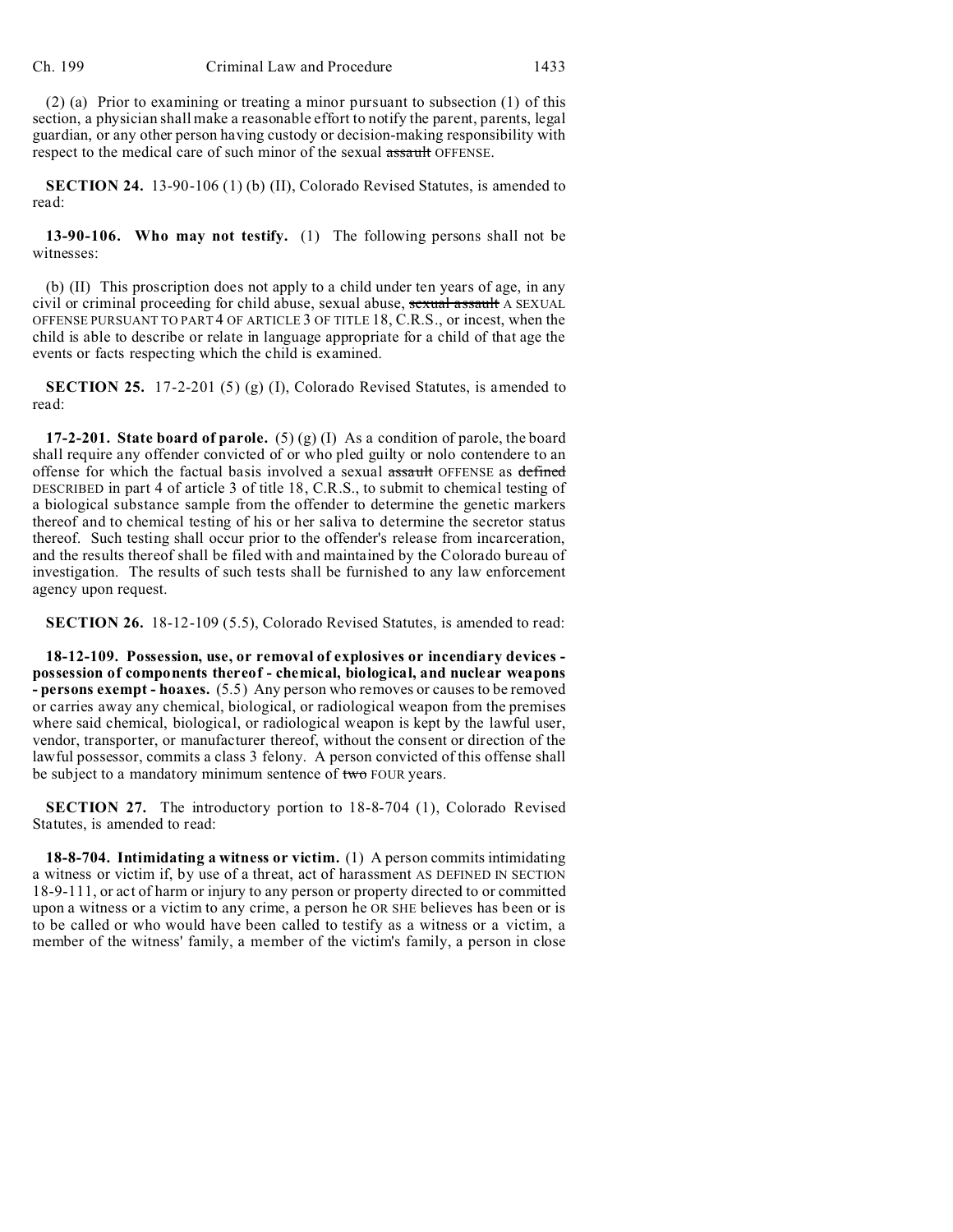relationship to the witness or victim, a person residing in the same household with the witness or victim, or any person who has reported a crime or who may be called to testify as a witness to or victim of any crime, he OR SHE intentionally attempts to or does:

**SECTION 28.** 18-8-706 (1), Colorado Revised Statutes, is amended to read:

**18-8-706. Retaliation against a witness or victim.** (1) An individual commits retaliation against a witness or victim if such person uses a threat, act of harassment AS DEFINED IN SECTION 18-9-111, or act of harm or injury upon any person or property, which action is directed to or committed upon a witness or a victim to any crime, an individual whom the person believes has been or would have been called to testify as a witness or victim, a member of the witness' family, a member of the victim's family, an individual in close relationship to the witness or victim, an individual residing in the same household with the witness or victim, as retaliation or retribution against such witness or victim.

**SECTION 29.** 18-8-706.5 (1), Colorado Revised Statutes, is amended to read:

**18-8-706.5. Retaliation against a juror.** (1) An individual commits retaliation against a juror if such individual uses a threat, act of harassment AS DEFINED IN SECTION 18-9-111, or act of harm or injury upon any person or property, which action is directed to or committed upon a juror who has served for a criminal or civil trial involving the individual or a person or persons on whose behalf the individual is acting, a member of the juror's family, an individual in close relationship to the juror, or an individual residing in the same household with the juror, as retaliation or retribution against such juror.

**SECTION 30.** 18-9-202 (1) (a), (1.5), (2) (a.5) (I) (A), (2) (a.5) (II), (2) (b) (II), and (2) (b) (III), Colorado Revised Statutes, are amended to read:

**18-9-202. Cruelty to animals - aggravated cruelty to animals - neglect of animals - offenses - repeal.** (1) (a) A person commits cruelty to animals if he OR SHE knowingly, RECKLESSLY, or with criminal negligence overdrives, overloads, overworks, tortures, torments, deprives of necessary sustenance, unnecessarily or cruelly beats, needlessly mutilates, needlessly kills, carries or confines in or upon any vehicles in a cruel or reckless manner, or otherwise mistreats or neglects any animal, or causes or procures it to be done, or, having the charge or custody of any animal, fails to provide it with proper food, drink, or protection from the weather, or abandons it.

 $(1.5)$  (a) A person commits aggravated cruelty to animals if he or she knowingly torments, RECKLESSLY OR WITH CRIMINAL NEGLIGENCE tortures, NEEDLESSLY MUTILATES, or NEEDLESSLY kills an animal.

(b) A PERSON COMMITS AGGRAVATED CRUELTY TO ANIMALS IF HE OR SHE KNOWINGLY TORTURES, NEEDLESSLY MUTILATES, OR NEEDLESSLY KILLS AN ANIMAL.

 $(2)$  (a.5) (I) (A) In addition to the sentence imposed pursuant to this subsection (2), any person convicted of committing cruelty to animals pursuant to subsection (1) of this section or aggravated cruelty to animals pursuant to subsection  $(1.5)$  of this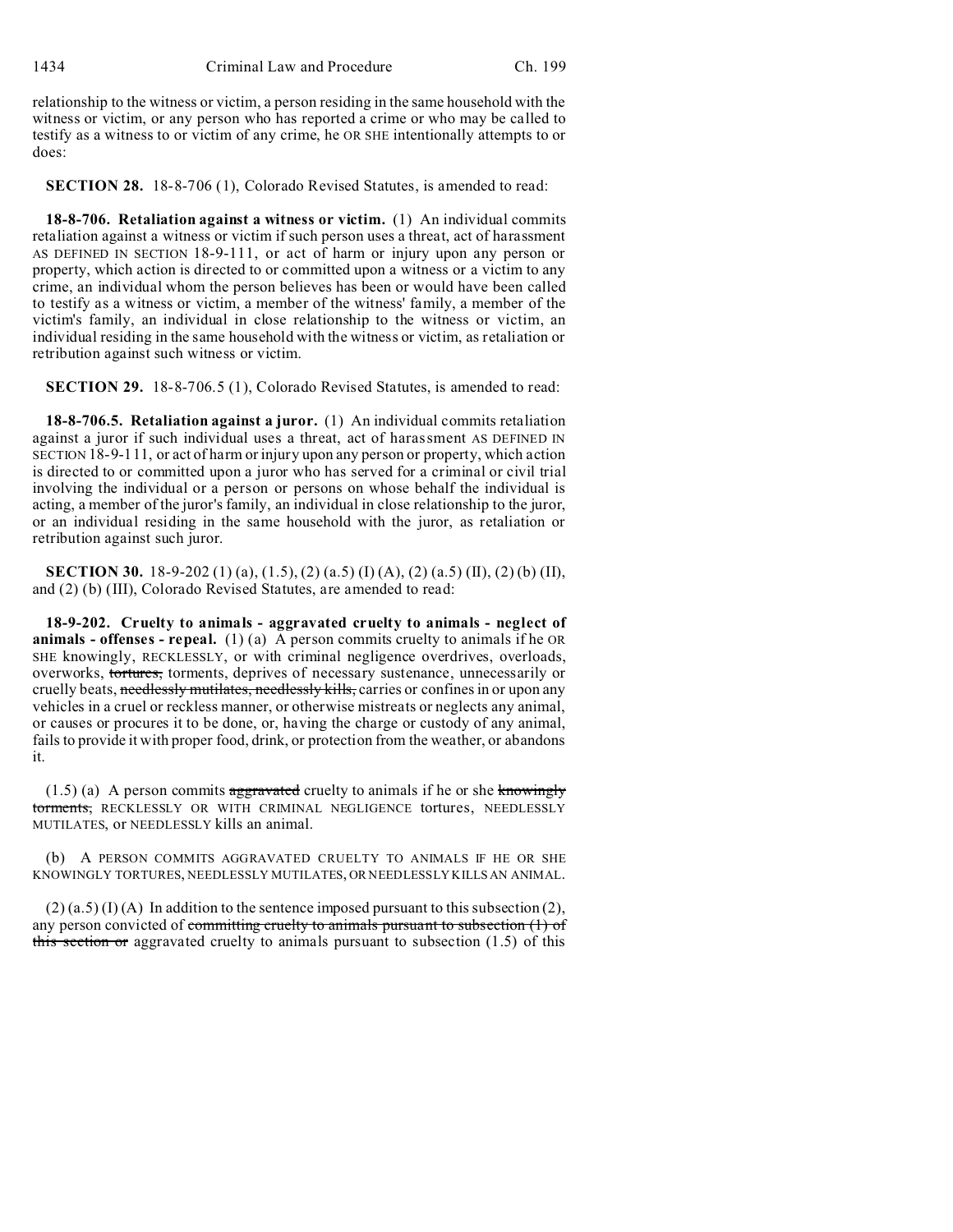section the underlying factual basis of which has been found by the court to include the knowing or intentional torture or torment of an animal that needlessly injures, mutilates, or kills an animal shall pay a surcharge of up to four hundred dollars to the clerk of the court in the county in which the conviction occurs or in which a deferred sentence is entered. Each clerk shall transmit the moneys to the court administrator of the judicial district in which the offense occurred for credit to the fund.

(II) In addition to the ANY OTHER sentence imposed pursuant to subparagraph  $(f)$ of this paragraph (a.5) any person convicted of committing cruelty to animals pursuant to subsection (1) of this section or aggravated cruelty to animals pursuant to subsection (1.5) of this section, the underlying factual basis of which has been found by the court to include the knowing or intentional torture or torment of an animal that needlessly injures, mutilates, or kills an animal, FOR A VIOLATION OF THIS SECTION, THE COURT may be ordered ORDER AN OFFENDER to complete an anger management treatment program or any other appropriate treatment program.

(b) (II) In any case where the court sentences a person convicted of a class 6 felony under the provisions of this paragraph (b) to probation, the court shall, in addition to any other condition of probation imposed, order that:

(A) The offender, pursuant to section  $16-11-202$  (1),  $C.R.S$  18-1.3-202 (1), be committed to the county jail for ninety days; or

(B) The offender, pursuant to section  $17-27.8-102(3)$ , C.R.S., 18-1.3-105 (3), be subject to home detention for no fewer than ninety days.

(III) In any case where an offender is committed to the county jail or placed in home detention pursuant to subparagraph (II) of this paragraph (b), the court shall enter judgment against the offender for all costs assessed pursuant to section 16-11-501,C.R.S., 18-1.3-701, including, but not limited to, the cost of care.

**SECTION 31.** 18-7-302 (2) and (4), Colorado Revised Statutes, are amended to read:

**18-7-302. Indecent exposure.** (2) (a) Indecent exposure to a person fifteen years of age or older is a class 3 misdemeanor.

(b) Indecent exposure to a child under the age of fifteen years is a class 1 misdemeanor.

(4) Any third or subsequent offense of the offense described in paragraph (b) of subsection (2) of this section following a conviction for any such offense is a class 6 felony. INDECENT EXPOSURE IS A CLASS 6 FELONY IF THE VIOLATION IS COMMITTED SUBSEQUENT TO TWO PRIOR CONVICTIONS OF A VIOLATION OF THIS SECTION OR OF A VIOLATION OF A COMPARABLE OFFENSE IN ANY OTHER STATE OR IN THE UNITED STATES, OR OF A VIOLATION OF A COMPARABLE MUNICIPAL ORDINANCE.

**SECTION 32.** 18-1.3-401 (10) (c), Colorado Revised Statutes, is amended to read:

**18-1.3-401. Felonies classified - presumptive penalties.** (10) (c) With respect